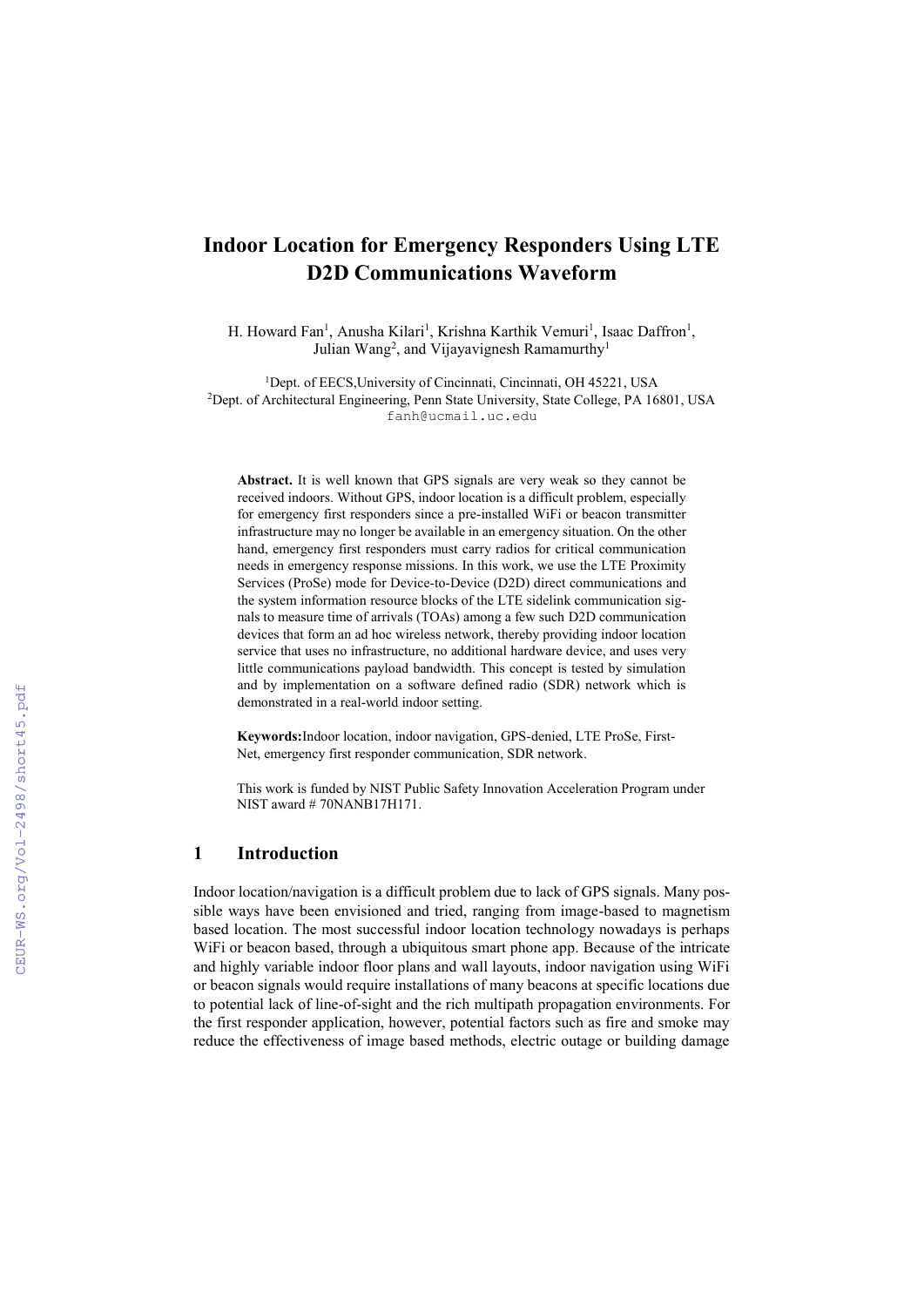may disable WiFi or beacons, so that many if not all of the above solutions may not be applicable.

With the advent of Release 12 of the 3GPP specifications, LTE devices now have the capability to support Device-to-Device (D2D) communications enabling direct mode operations and Proximity Services (ProSe) that allows the devices to detect each other and communicate directly with one another without the aid of a cellular network infrastructure. In this paper, we present an innovative time of arrivals (TOA) based method to provide indoor location services using the readily available LTE ProSe D2D mode via the sidelink of the LTE emergency first responder communication signals, i.e., we "piggy-back" our location services onto the readily available communications signals. Therefore this approach requires no prior indoor WiFi or beacon infrastructure, no additional location service hardware, with the wireless communication signals that are guaranteed to be available. This method can be readily integrated into an LTE communications platform in software, satisfying both the mission critical communication and location based service requirements with one device. In addition, since we use the system information blocks of the LTE sidelink communication signals to measure TOAs, very little overhead in communications payload bandwidth is required.

In addition, we developed a BIM-IL (Building Information Modeling based Indoor Location) portal which serves as the front end to disparate indoor location technologies and an abundance of smart building data; this would serve as a "one-stop shop" for public safety indoor location purposes. The public safety community can utilize this portal, without a need of specific software installations and skills in BIM and data process, to import BIM files from local files or Web Services and then overlay the indoor location positioning data onto smart building data so first responders can have all needed information in one display.

Researchers have explored using the LTE waveform in a cellular infrastructure for location and navigation, see e.g. [1] and the references contained therein. In those works signals from several base stations (called eNodeB) need to be present with the locations of the base stations known. The receiver measures its pseudoranges to the base stations by the downlink signals. In this present paper, however, we use the D2D mode or the sidelink signals, and assume much fewer known user locations only for the purpose of anchoring relative locations of all involved users. No eNodeB is assumed available. All involved users are equal as user equipment (UE). We use Ettus universal software radio peripherals (USRPs) as SDRs to implement the UEs.

#### **2 The dTDOA Method and Location Computation**

There are many ways in providing user locations based on RF signals without GPS [2]. Using round-trip time of arrival (TOA) or time difference of arrival (TDOA) to estimate locations are common and reliable. However, round-trip TOA requires a radio to return its received measurement signal with a prescribed delay from its reception and requires a dedicated communications protocol among the radios. The TDOA measurements require the receiving radios' clocks to be synchronized, which in turn requires significant bandwidth resources. Unlike GPS, most radio transceivers are not accurately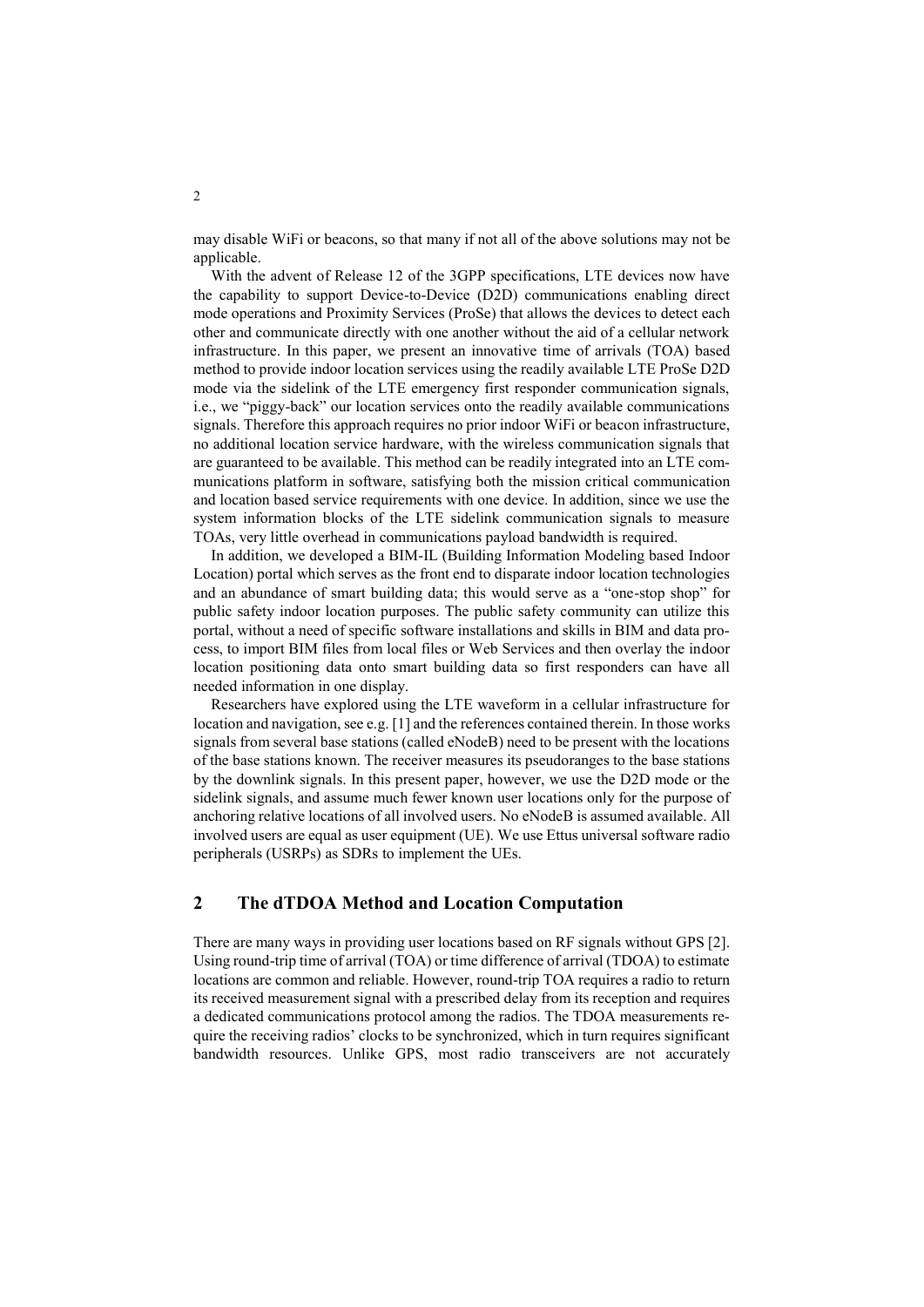synchronized, making the TDOA based methods inaccurate unless labor/resource intensive synchronization of all participating nodes are performed.

We utilize the dTDOA method [3, 4] that does not require tight time synchronization or round-trip TOA measurements. The central idea of the dTDOA is to construct differential TDOA rather than TDOA. During the ranging process, each sensor in the network takes turns to transmit a ranging signal, and all other sensors listen and measure TOAs based on their own clocks. When all sensors have finished transmitting the ranging signals, each sensor then takes turn to pass the TOAs of the received ranging signals to a central processing unit. No tight time constraints need to be imposed on any of these transmissions. Due to space limitation, the dTDOA method is not described here. The interested reader can refer to [3, 4] for details.

As discussed in [3], for high SNR we obtain *N*(*N*-3)/2 independent dTDOA equations with *N* users forming an *ad hoc* network. Since all locations are relative, subject to rotation, shifting and reflection,we need to know ground truths of some user location parameters in order to anchor all other locations relative to, say, a building. For example, we need to designate some user(s) outside a building having access to GPS, or designate some user(s) at known locations relative to a building layout. It is easy to see that in a 2D case where each user location is determined by two parameters  $x_i$  and  $y_i$ , we need to know 3 parameters to anchor all other user locations. Therefore, in 2D we need to have at least 6 users in an *ad hoc* network to obtain 9 independent dTDOA equations to compute all user location parameters. In a 3D case, we need to know 5 parameters to anchor all other user locations, so that we will need to have at least 8 users in an *ad hoc* network to obtain 20 independent dTDOA equations to compute all user location parameters.

Once all dTDOA measurements/estimates are collected, we obtain a set of non-linear dTDOA equations in terms of user locations. An iterative method can be used to solve for a maximum likelihood solution, see [3] for more details.

# **3 The LTE Sidelink Waveform and TOA Estimation**

Initial acquisition of transmitter information is obtained by synchronization at the receiver. The details of different types of synchronization signals are described in [6]. Two types of synchronization signals are used in the present implementation, they are 1) Sidelink Synchronization Signals (SLSS) for synchronization in time and frequency, and 2) Master Information Block SL (MIB-SL) for additional information. In SLSS there are Primary Sidelink Synchronization Signals (PSS) and Secondary Sidelink Synchronization Signals (SSS). Since there are multiple USRPs, we assign an SLSS ID to each USRP to distinguish among all estimated TOAs of different USRPs. Consequently, the receiver would know based on the detected SLSS ID which USRP it is estimating TOA from. On the other hand, MIB-SL is transmitted over the PSBCH and carries information regarding a few parameters such as bandwidth and frame number. The PSBCH is transmitted in the same subframe as the SLSS, indicated in the following resource block (RB) diagram of Figure 1.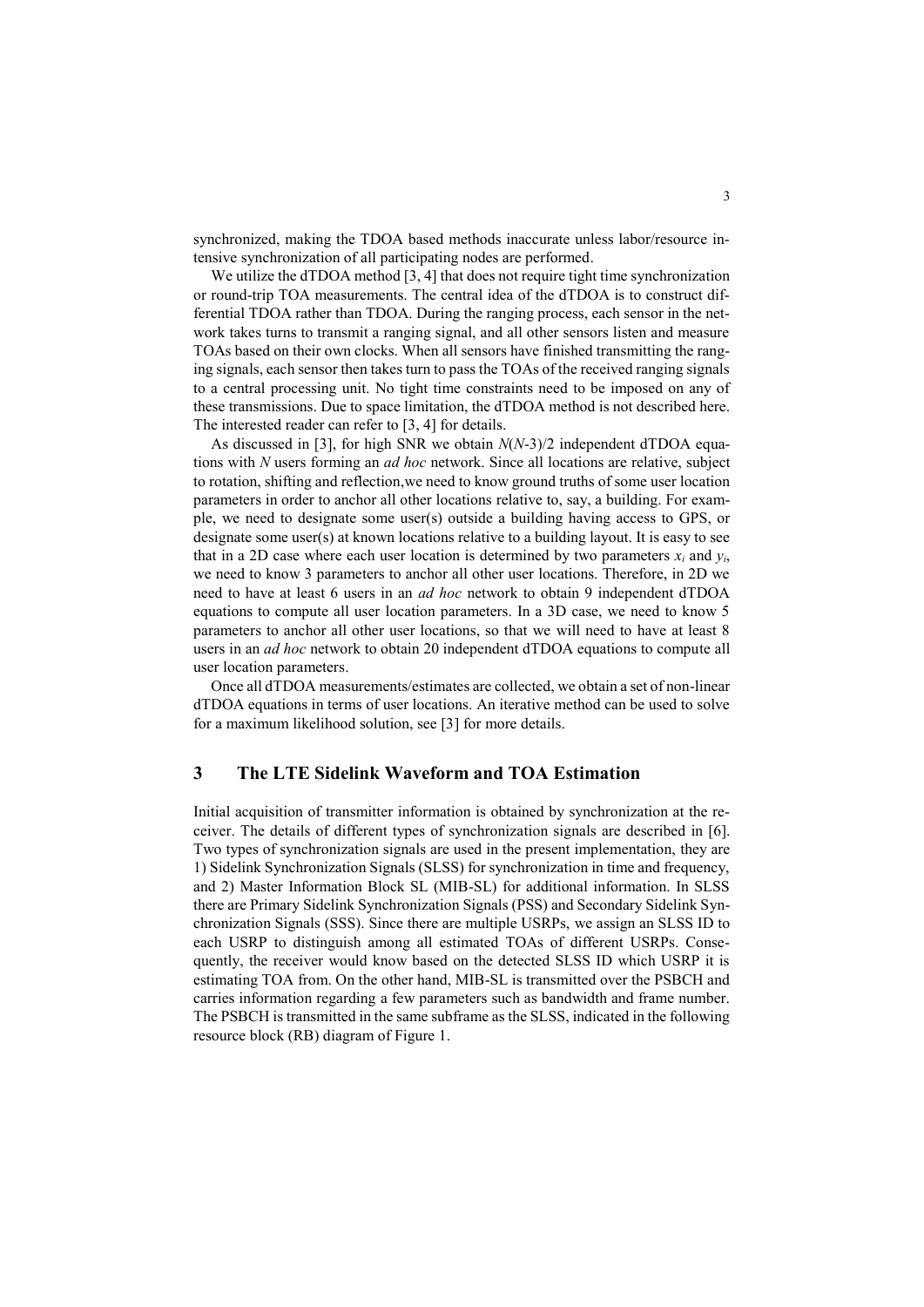

**Fig. 1.**Synchronization Subframe resource block structure of LTE SL air interface, 5 MHz mode. Vertical coordinate: time, horizontal coordinate: frequency.

For any available LTE bandwidth (BW) setting such as 3MHz, 5MHz, 10MHz and 20MHz, the occupied bandwidth in the resource grid by PSS/SSS signals is constant regardless of the LTE signal BW, always 1.4 MHz with an effective bandwidth of 1.08 MHz. This synchronization signal BW, although adequate for communication purpose, is too narrow for TOA and location purposes resulting in poor TOA measurement and estimation. The TOA signal should be selected to encompass as large a BW as possible while keeping the pseudorandom properties which will make an effective signal for correlation and precise time estimation. Such a signal is readily available in the MIB block of the LTE waveform, such as the PSBCH resource block. In order to maximally use the available BW for better TOA and location accuracy, we use the PSBCH signal other than the PSS/SSS signals for TOA estimation, see Figure 1. The PSBCH signal in the OFDM "frequency domain" (to be transmitted) turns out to be pseudorandom in nature, therefore suitable for TOA timing estimation. In addition, since the MIB is a control signal, using it for TOA estimation does not incur any additional BW overhead.

Table 1 lists the available LTE sidelink signal BWs and their corresponding PSS/SSS and PSBCH resource block signal BWs, respectively. It is seen that the PSBCH signal uses the available LTE sidelink waveform BW much more fully than the PSS/SSS signals. The asynchronous TOAs are estimated by calculating the relative time delay between two USRPs. Coarse time delays are estimated by calculating the Sync point in a subframe obtained from correlation of synchronization (PSS/SSS) signals that lock at a time sample. Fine time delay estimation uses PSBCH signals for its larger BW, and is performed by early-prompt-late correlators that achieve better time resolution than the sampling interval.

While the TOAs are measured using the PSBCH signal which is part of the LTE communication signal overhead to be transmitted with or without location service, the estimated TOAs are transmitted to a processing center (one of the UEs) in the form of payload data along with their corresponding IDs to distinguish between different TOAs.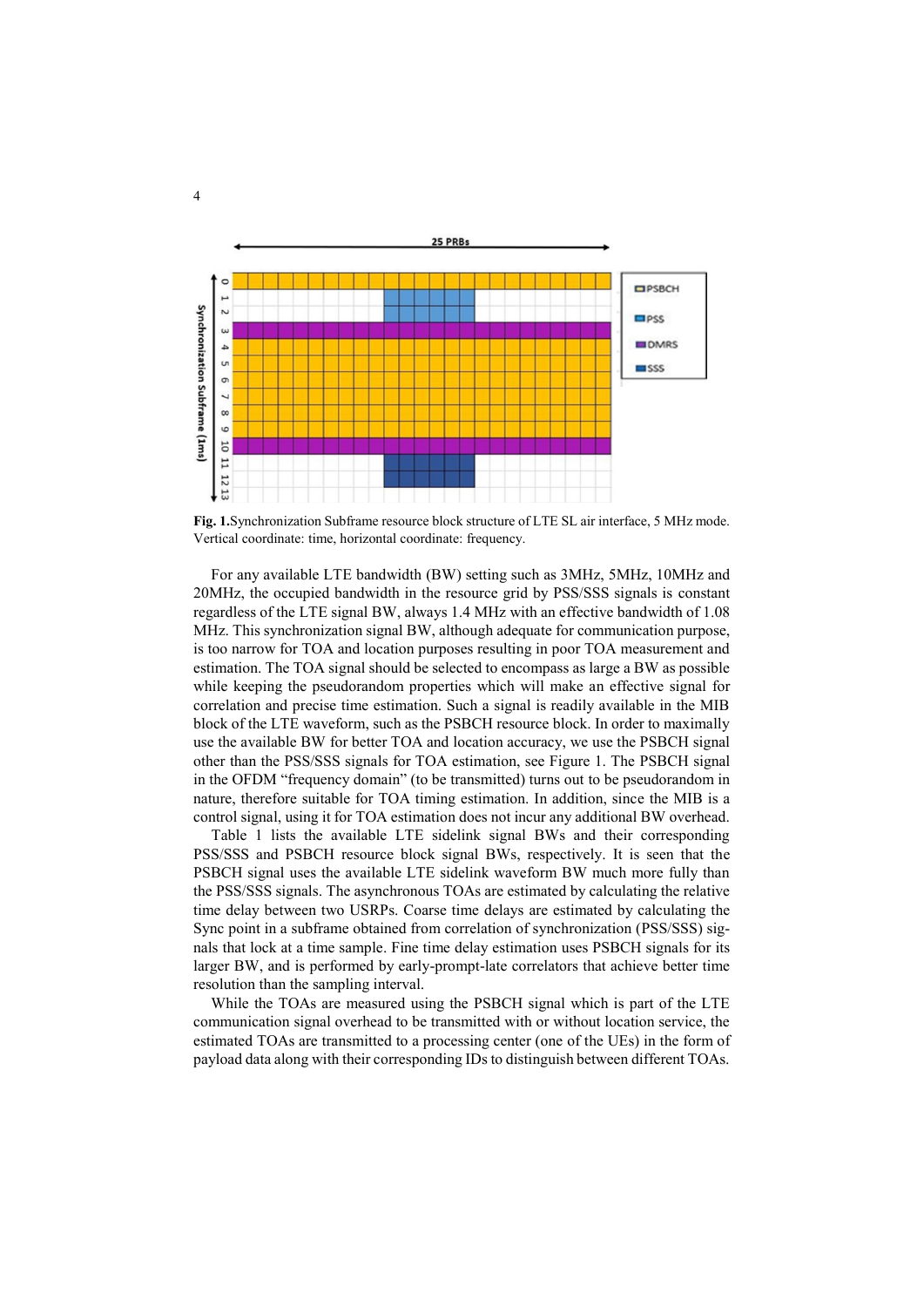Physical Sidelink Discovery Channel (PSDCH) in a payload subframe carries the user data. Hence, we use PSDCH to transmit the needed TOA values, whose decoding at the receiver is done normally as in [5]. OFDM demodulation and turbo decoding are performed on PSDCH resource blocks in order to acquire the TOA values.

| <b>LTE BW</b><br>Mode (MHz) | <b>Effective Signal BW (MHz)</b> |              |
|-----------------------------|----------------------------------|--------------|
|                             | <b>PSS/SSS</b>                   | <b>PSBCH</b> |
| 1.4                         | 1.08                             | 1.08         |
|                             | 1.08                             | 2.7          |
|                             | 1.08                             | 4.5          |
| 10                          | 1.08                             |              |
| 15                          | 1.08                             | 13.5         |
| 20                          | 1.08                             | 18           |

**Table 1.** LTE sidelink signal BW modes and signal BWs

#### **4 A Multiuser Communications Protocol**

There is no eNodeB in D2D communication, all devices are considered as UEs. Also, there is only one carrier frequency in sidelink. Since multiple users need to be involved in using the dTDOA method to compute user locations, a multiuser communications protocol must be developed to ensure that only one UE transmits at any given time so no over-the-air (OTA) collision will occur. A cooperative communications protocol was proposed to avoid collision and achieve efficient communication among multiple devices in LTE cellular mode of operation [7]. To our knowledge no multiuser cooperative communications protocol exists today for ProSe D2D operation. In this section we describe such a simple protocol that we developed for our purpose.

Such cooperative multiuser communication is achieved by giving unique IDs to all UEs and providing different time slots for them to transmit and receive, see Figure 2. User ID is attached to the Sidelink waveform by inserting the user ID into the payload of transmitting waveform which is collected and decoded at the receiver at the time of TOA measurement.

In this experiment six UEs are involved to find their 2D locations. Since all six user IDs are assigned beforehand, a pre-assigned user Tx and Rx timing diagram is followed as shown in Figure 2. For simplicity, all UEs start manually at approximately the same time, then the timing of Figure 2 is followed by all UEs. A more sophisticated protocol should take into consideration of UE discovery and participation into such a multiuser network at random times. However, that is beyond the scope and budget of this project.

In real time implementation, manually starting at the "same time" does not result in synchronization.It has been concluded from our USRP tests that, to ensure successful reception, the transmitted signal (40ms of LTE SL subframes for all needed information) should be repeated for a certain time period which is the time for each stage in Figure 2. During this time period, the receiver UEs keep receiving the transmitted waveform and 1) perform correlation to find TOAs and 2) decode the received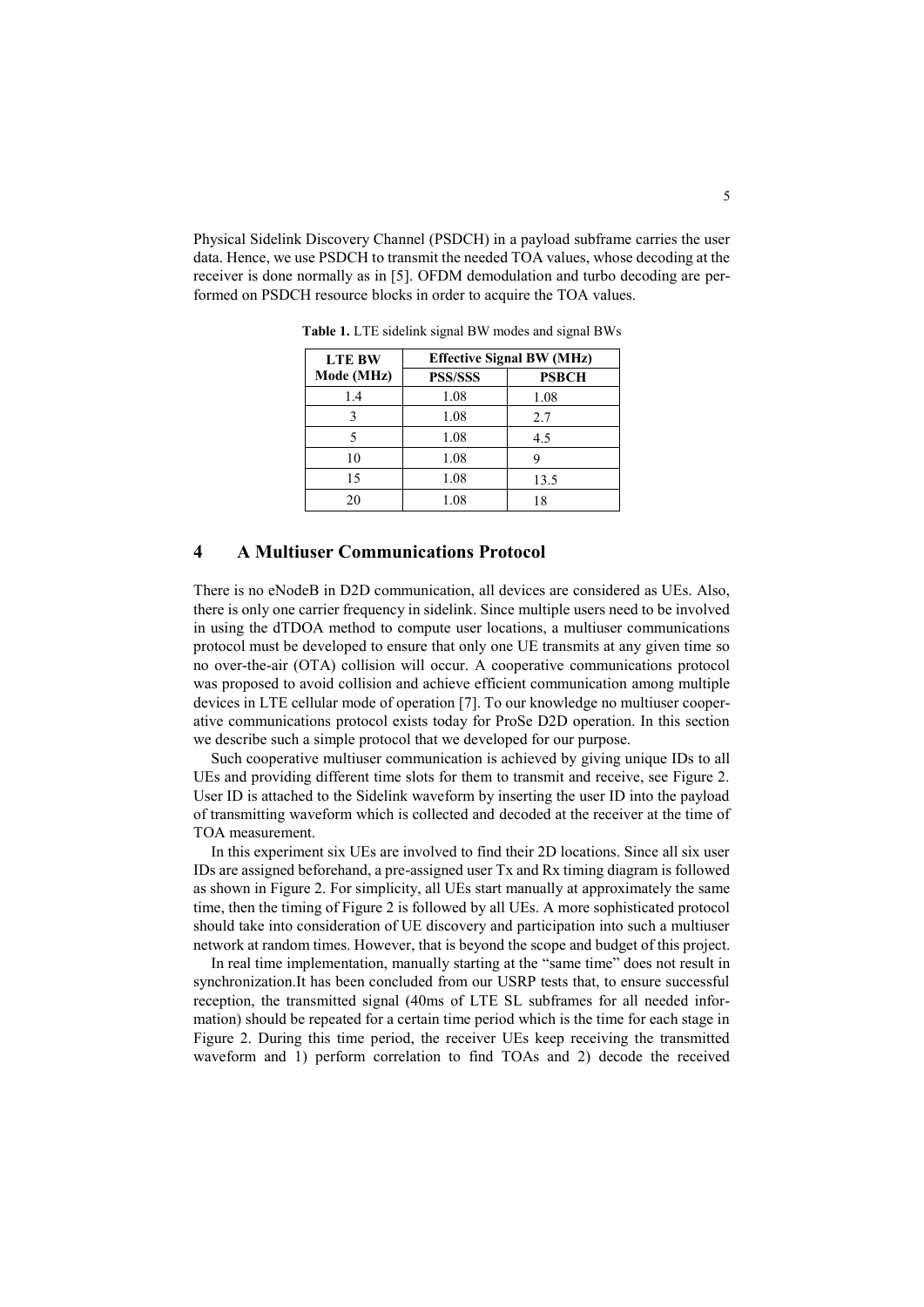waveform to find the ID of the transmitting device and other TOAs in other stages. In this experiment, six stages of transmission and reception are required to obtain all the measured TOAs at the processing center. Details are omitted due to space limitation.



**Fig. 2.**Multiuser D2D Protocol Timing Diagram (Only 4 stages are shown)

UE6 will be the processing center where all TOAs are collected and will be used to calculate the locations by using the dTDOA algorithm. Once the locations are found, if desired UE6 can send out the locations to all other UEs through payload, and a communication cycle ends after this stage. If the TOAs are not available or not received for UE6 to calculate locations, then this final stage transmission will not happen since locations cannot be calculated at the processing center. Since there are 6 UEs, there are 15 different combinations of TOAs by the end of one communication cycle. These 15 TOAs form 9 independent dTDOA equations.

# **5 Multipath Mitigation**

Multipath propagation is a significant problem in indoor environments. Communication signals are easily reflected and attenuated by interior walls and equipment. This causes signal distortion and erroneous TOA estimates at the receiver. While the LTE standard includes OFDM techniques to tackle some issues of multipath, such as the introduction of cyclic prefix, it was developed for efficient bandwidth use for communication, but not as a location-finding waveform for precise timing. In particular, the basic pulse of the LTE waveform is "shaped", unlike the GPS signals having unshaped pulses. These shaped pulses make the correlation function look like sinc rather than triangular, so multipath mitigation is especially challenging since the conventional correlation-based methodswill have poor resolution with closely spaced paths.

Several line-of-sight (LOS) TOA estimation and multipath mitigation techniques have been investigated, including some well-known methods in or outside the GPS literature. Due to the reasons mentioned in the previous paragraph, many of those methods do not work well for the LTE waveform, such as the slope differentiation method and the MUSIC method. The projection onto convex sets (POCS) method works well but is computationally intensive. Instead, we proposed a simple modified correlation method (MCC) and tested it in both simulation and actual OTA field tests.

The MCC method sets a dynamic threshold which is empirically set at the average plus three times the standard deviation of the received power of each frame. It then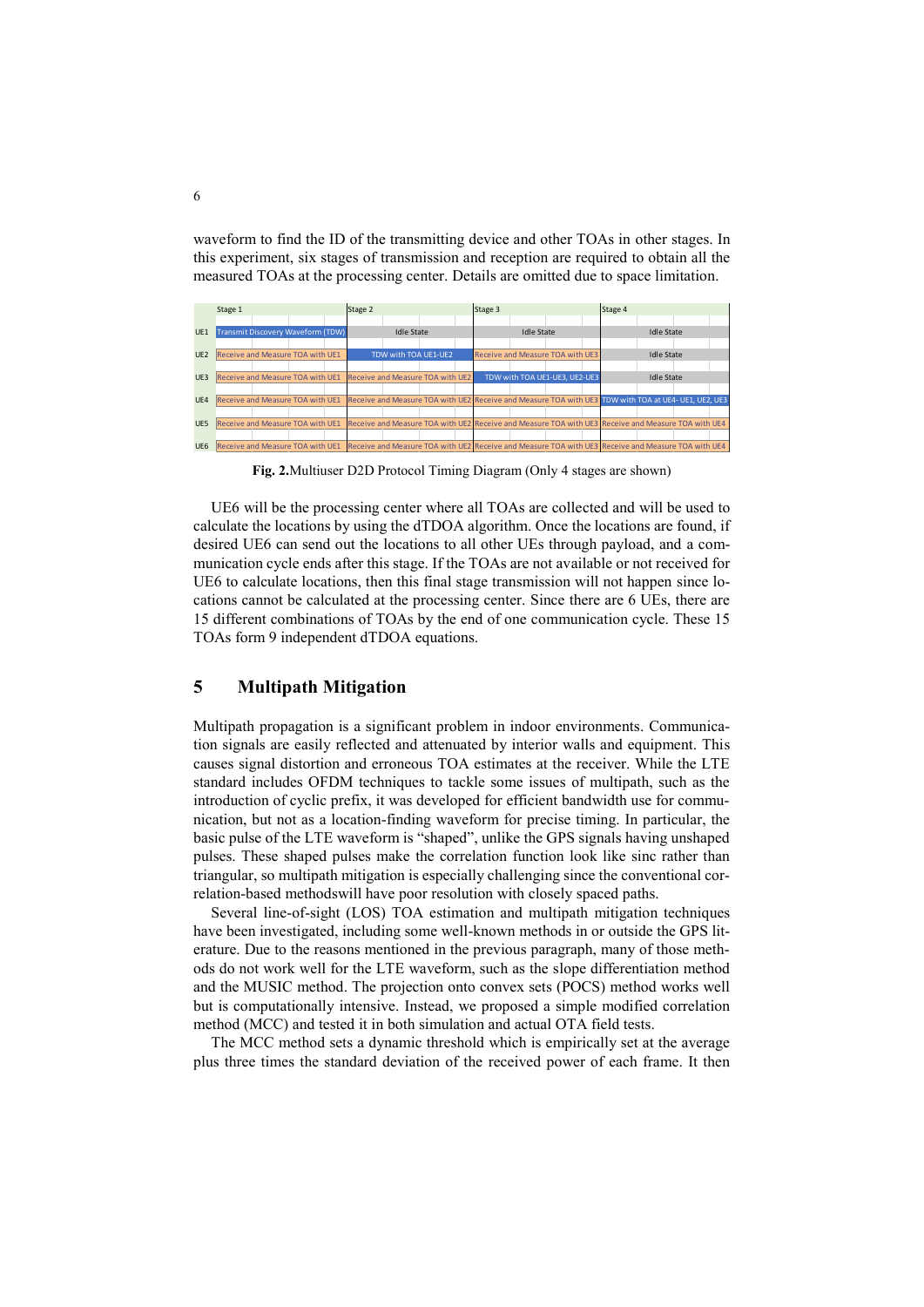selects the earliest peak above this threshold as the LOS TOA peak. Fine time delay estimation is performed by early-prompt-late (EPL) correlators with a quadratic curve fit that achieves better time resolution than the sampling interval. As discussed before, we use PSBCH signal for better TOA estimation accuracy. A larger signal BW not only results in better correlation resolution or tighter correlation peaks, it also allows multipath signals that are closely spaced in time to be more easily resolved.

#### **6 Building Information Modeling – Indoor Location**

Successful indoor location-based service (LBS) applications rely not only on indoor maps, spatial data, and additional semantic building information, but also additional dimensions regarding the operational performance of indoor devices, objects, and physical environments. The Building Information Modeling (BIM) software platform is now widely used throughout the life cycle of a building from design and construction to operation. These ready-to-use models are gradually replacing paper-based drawings and pure geometry-based electronic models [8]. BIM has the potential to provide valuable data (e.g., real-time occupancy numbers, physical environment information, etc.) to support first responders' decision-making.

We developed a BIM-IL (Building Information Modeling – Indoor Localization) portal which serves as the front end to indoor LBS and an abundance of smart building data as a "one-stop shop" for public safety indoor location purposes. The public safety community can utilize this portal, without a need of specific software installations and skills in BIM and data process, to import BIM files from local files or web services and then overlay the indoor location positioning data and smart building data, so first responders can have all needed information in one display. An existing BIM file can be obtained from ownersor construction teams. The portal then automates the generation of a BIM-based userinterface, including three main modules: simplified geometric data, emergency-related semantic information, and a spatial data network for navigation. Each module could be used separately or collectively for various public safety-based indoor location purposes in terms of indoor positioning data integration, navigation and mapping, and emergency-related semantics display. If BIM is not available, e.g., an old building, then any available building layout or any additional information can still be imported into the portal for integration with location data.

The methodology used to generate this interface is through the Unity software platform which offers various visualization methods and potential immersive user experiences via virtual reality. The BIM file is automatically converted to a .FBX file (containing simplified geometry data) and a .CSV file (containing emergency-related semantic data). The simplified geometric data include the main structures – walls, roofs, ceilings, floors, windows, and stairs; and the emergency-related semantic data are related to fire rating hours, fire cabinet, room numbers, exit locations, hazard material locations and types, etc. For example, semantic data visualization can use pseudo color – walls with 3-hr fire rating are colored pink, and 2-hr fire rating red.